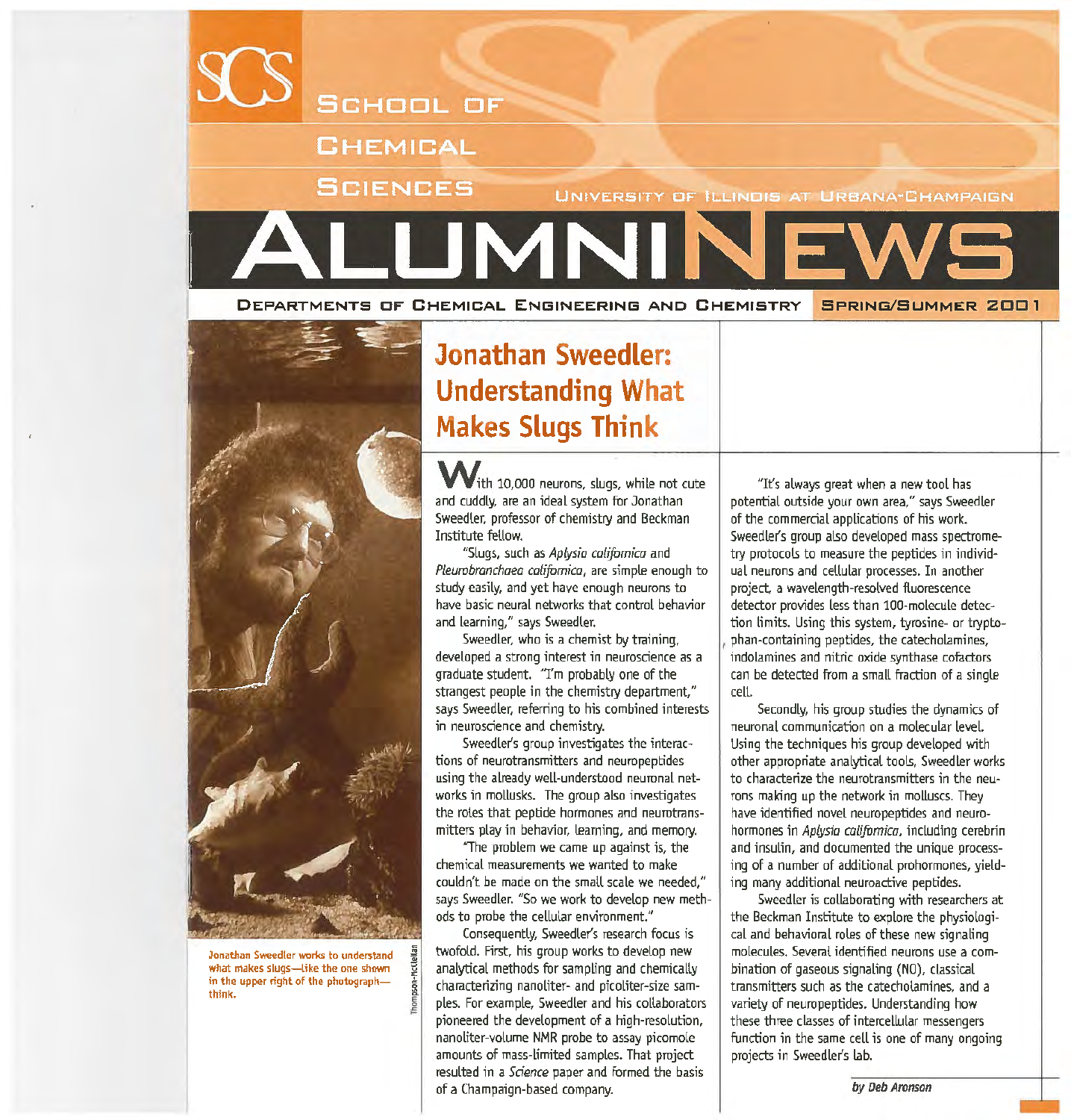

### From the **Director's Desk**

**Jervice and Excell**ence. In the School of Chemical Sciences and its two departments. Chemical Engineering and Chemistry, we focus on service with excellence, through our research, through our

facilities, and through our instruction. Service with excellence is illustrated throughout this newsletter. Stan Smith, a pioneer in educational software, oversees a center that breaks through chemistry's intimidation factor. Technical staffers Bill Knight and Vera Mainz were honored for outstanding service to research at Illinois. A new graduating class is sent into the world where they will meet society's needs, as illustrated by alumna Elizabeth Hanna's thriving career in the pharmaceutical industry. Our outstanding faculty continue to be recognized for their accomplishments, such as the research described herein.

On behalf of the School of Chemical Sciences, I hope that you enjoy reading this issue as much as we enjoyed writing about what we do and whom we serve.

**Tom Rauchfuss** 

### To reach the editor...

You can reach our office by email at scsnews@scs.uiuc.edu or by fax at (217) 333-3120. Please continue to send your news and also include comments on the newsletter. alumni and development programs and any questions you may have on any of the above. Have an idea for a story? We enjoy hearing from you.

SCS Alumni News is published twice a year by the School of Chemical Sciences at the University of Illinois at Urbana-Champaign. The newsletter is produced for the school by the College of Liberal Arts and Sciences Office of Publications.



College of Liberal Arts and Sciences Non-killed by the charge and more can introduce a

## **Engineering a Career in Business**

hen Elizabeth (Betsy) Hanna graduated in 1986 with a degree in chemical engineering, she never thought she'd be managing companies rather than managing experiments. But, she says, her Illinois education prepared her for both.

"I learned phenomenal amounts," says Hanna, who notes that she was one of only about 15 women students. "Although I've rarely practiced chemical engineering, the problem-solving skills-the ability to be analytical, to not be intimidated by numbers, by science, or by complex problems-have suited me very well in my career."

Hanna came from Kansas City to attend the University of Illinois.

"I was a bit of an odd bird in that I was from out of state," remembers Hanna. "But I had a tong and rich family history at Illinois: my grandparents, Louise and Rocho Sinderson, were both alums in the early 1930s. They met at Illinois on a blind date; and my great uncle, Roger Sonnemann, majored in chemical engineering in the early 1940s."

Hanna had her own rich history while at Illinois. One chapter even involved an emergency appendectomy her freshman year-four days before her final exams.

As an undergraduate, Hanna looked beyond the classroom to hone her leadership skills with two different campus organizations. Her junior year, Hanna was president of the American Chemical Society student chapter, and her senior year she was president of the American Institute of Chemical Engineering student chapter. These student chapters worked closely with the placement office, recruiters, and fellow students.

'This was one of the most rewarding things I did extra-curricularly at Illinois," says Hanna. "I got lots of experience working with and influencing people-skills which have been invaluable in my job today."

Hanna has since been able to combine her undergraduate skills in problem solving and leadership with her business experiences to play key roles in many major corporations.



After graduating, Hanna returned to Kansas City, where she worked first at Procter and Gamble, in manufacturing logistics, and then at Hallmark Cards.

Hanna was at Hallmark for Elizabeth Hanna 3 1/2 years, where she over-

saw the production of writing instruments, greeting cards, and other items. As manager, Hanna was in charge of manufacturing schedules, inventory and shipment of goods, as well as all the peopte involved in these processes.

"Hallmark is a very interesting company," says Hanna. *"I've* never been in another business with that extreme contrast of the creative and artistic side and the business operations and manufacturing side, where both sides are equally important players."

During the first 10 years of her career, Hanna focused almost solely on improving manufacturing and reducing cost. At that point, she decided she wanted to get a broader view of business, so she attended the Harvard Business School and received her MBA in 1997.

"Long term, I'd really like general management responsibilities where I can work to improve the overall productivity of a company," says Hanna. 'That involves profit responsibility, not just for the manufacturing side, but also for things like sales, marketing, and research for a particular product or brand."

At Bristol-Myers Squibb, Hanna is working toward realizing that objective. Since joining the company in January 2000, Hanna has been senior director for operational excellence in the pharmaceutical division. In this position, Hanna works closely with many managers to determine ways-from a sales and marketing perspective-to improve business productivity.

"One of the things that's been very helpful for my career is moving to the pharmaceutical industry," says Hanna. "My science background is very important to being able to understand what researchers are talking about. I appreciate the issues and challenges they face doing lab work. I know about the struggles involved in the large-scale production efforts. And, because I have not only engineering, but manufacturing experience, I can break the whole large process down into the key steps."

by Deb Aronson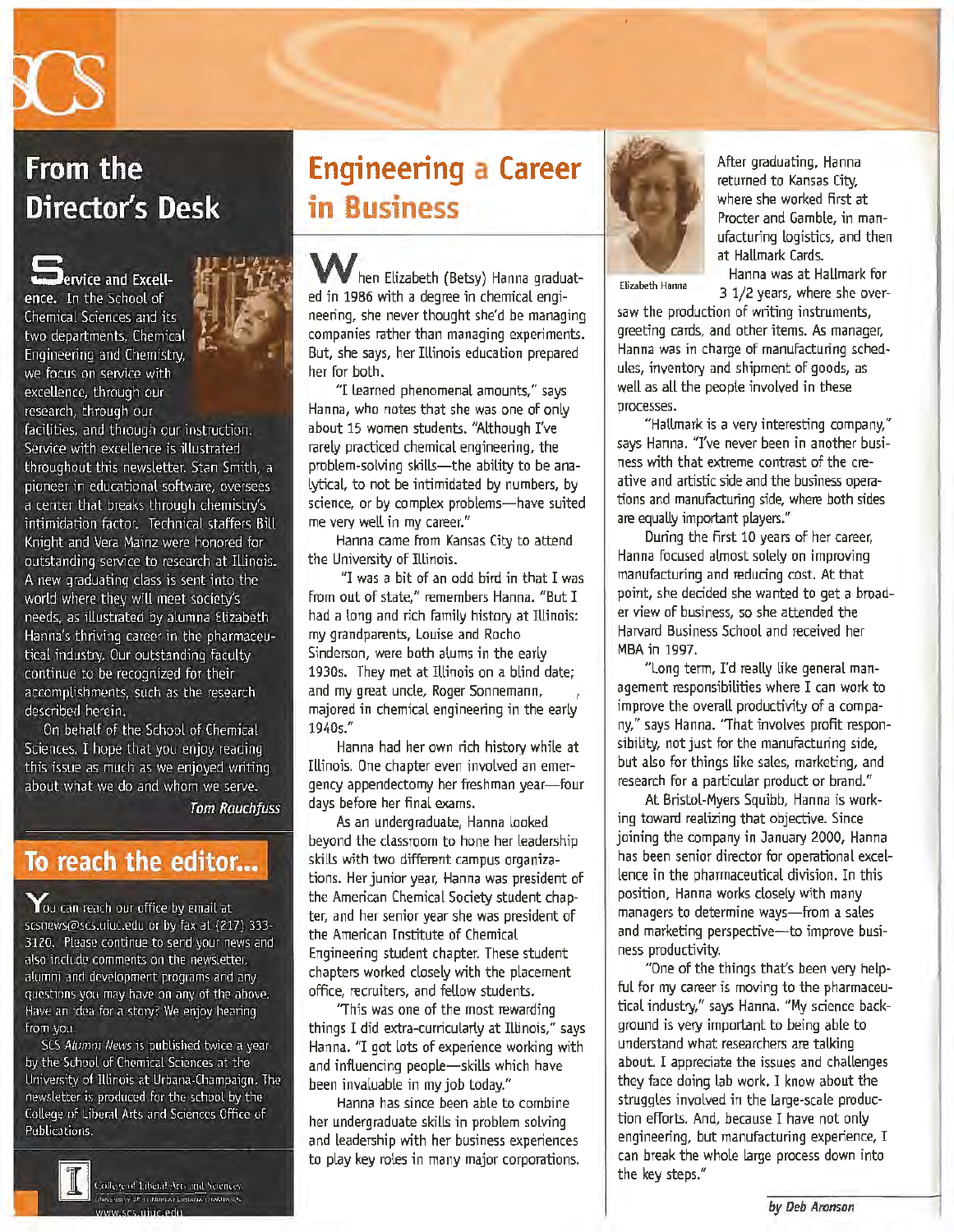

This figure is based on a scanning electron microscope image. The chemical structure appearing *to* emerge from the broken capsule (which looks like a hole} is the polymerized healing agent



An optical microscope image dearly showing the microcapsules (large circles) and the catalyst (dark specks) permeating the crack. The crack front is the tine between tight and dark in the image.

### **Self-Healing Plastics**

nspired by biological systems that automatically repair themselves when damaged, Professor Jeffrey Moore (Chemistry) along with Professors Scott White, Phillippe Guebelle (Aeronautical and Astronautical Engineering), and Nancy Sottos (Theoretical and Applied Mechanics) have developed a selfhealing plastic material. Just as the human body repairs cuts and scratches autonomically, this new material does the same, offering a potential way of fixing the hairline cracks that develop in the space-age composites used in everything from tennis rackets to aircraft. The research, which was sponsored by the Air Force Office of Scientific Research (AFOSR), was recently published in Nature. The article stated, "while this is not the first group to develop a self-healing structural composite, the choice of self-healing agent is particularly elegant and practical."

"When you cut your finger, you actually set off chemical signals that tell your body's own self-healing system, 'I'm damaged here, and you need to start healing me now," pointed out Professor Moore.

The team of researchers mimicked this model by building tiny capsules throughout their high-tech fiberglass or plastic material. Microscopic drops of monomer-he building blocks of polymers-were placed in microcapsules the size of a human hair, and mixed into the original resin matrix. Then tiny crystals of catalyst were blended in. The mixture was molded and set as a polymer composite.

When a crack or break occurs, the capsules in the area break open and release the monomer, which fills the crack, reacts with the catalyst, and hardens. The repairs appear to be 75 percent as strong as before the fracture. The team sees applications in the computer and construction industries as well as some health and leisure areas, such as self-healing dentures and dental fillings, tennis rackets, car bodies, inline skates, and skis.

Moore's research involves the synthesis and study of large organic molecules and the discovery of new polymeric materials. Most of his projects relate to one of three areas: the design of chain segments that fold into well-defined solution conformations, the preparation and study of hyperbranched polymers, and the development of organic materials for use in nano- and meso-scale devices. In general, his group addresses problems of both chemistry and materials science by using the tools of synthetic and physical chemistry.

For a complete article see "Autonomic healing of polymer composites," S. R. White, N. R. Sottos, P. H. Geubelle, J. S. Moore, M. R. Kessler, S. R. Sriram, E. N. Brown, S., Nature 409, 794-797 (2001).



Jeffrey Moore, professor of chemistry (second from left) is part of the team that has developed a plastic material that can heal itself when cracked or broken. Other researchers on the team include (from left) Nancy Sottos, Philippe **Geubelle and Scott** White.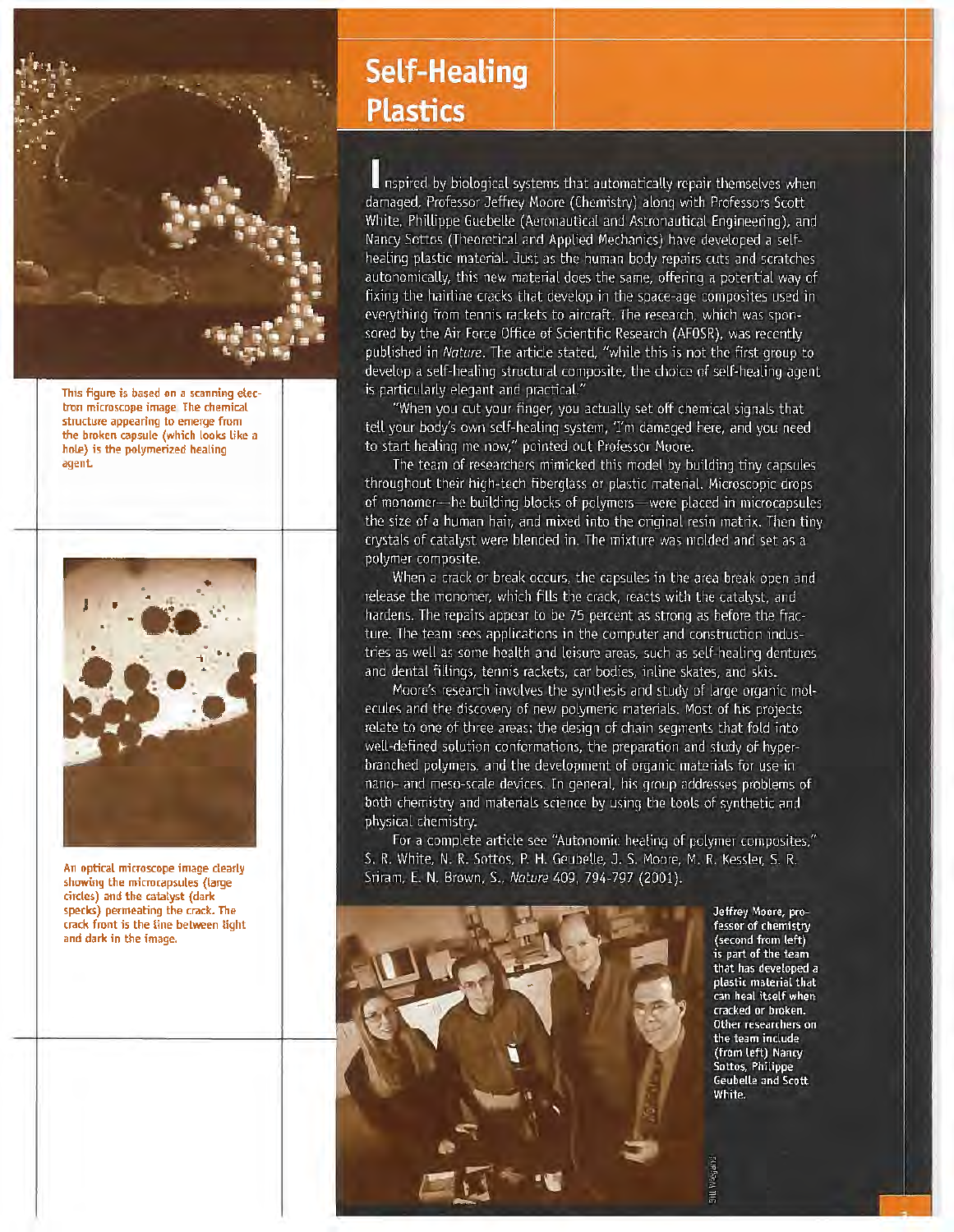

 $\overline{\phantom{a}}$ 

Chemist Dana Dlott has developed a threedimensional spectral technique for identifying molecules.

#### anti-Stokes nud-IR probed scattering pump pulses volume pumped volume **l** sample jet visible probe pulses  $-50 \mu m$

Optical arrangement, including sample jet.

**Multidimensional Technique Enhances Vibrational Spectroscopy** 

**V** combining ultrashort pulses from a mid-infrared laser with pulses of visible Light, chemists have added an important new dimension to vibrational spectroscopy.

The new spectroscopic technique allows researchers to investigate vibrational energy redistribution in molecules with unprecedented detaiL

"Molecules have specific vibrational

motions, which can be used as spectroscopic fingerprints," says Dana Dlott, a professor of chemistry. "Our spectroscopic method allows us to monitor vibrational energy flow through a molecule on femtosecond time scales. We can therefore charac-

terize the dynamic mechanical properties of molecules in real time-which is important in virtually *every* chemical process and of special interest in the field of nanotechnology, where machines will be the size of molecules."

Ordinary infrared spectroscopy is a onedimensional technique that is widely used to identify molecules by their spectral fingerprints. By adding both a time dimension and an additional spectral dimension. Dlott and his colleagues-postdoctoral research associate John Dek and graduate student lawrence Iwaki- have developed a three-dimensional technique that yields much more information.

Instead of getting just a fingerprint, they obtain an entire library of "motion pictures."

"When a molecule is laser-pumped by an infrared pulse, it executes a complicated, time-dependent dance," Dlott says. "We can watch that dance by obtaining a two-dimensional time-series of Raman spectra that shows how the vibrational energy flows through the molecule. Then, by tuning the infrared pulse into different parts of the molecule's spectrum, we get different dances. After recording all the possible dances the molecule can execute, we have a complete picture of the molecular mechanics."

Using their technique, the researchers studied two common and important liquids, water and methyl alcohol, with extremely fine detaiL "Of particular interest was how the vibrational energy redistribution dance changed as the pump pulse was tuned through the third dimension," Dlott says. "Earlier work by other researchers suggested this dance might not depend much on where the infrared pulse occurs. But we found that it depends a great deal on where we excite the molecules; and more importantly, that measuring the dependence of the vibrational energy redistribution on infrared frequency provides the key to elucidating the fundamental mechanics involved."

Ultimately, by providing femtosecondresolved snapshots of molecular motions, multidimensional vibrational spectroscopy could aUow researchers to learn much more about the mechanics of molecules.

This, in turn, could lead to a greatly improved understanding of chemical processes, and *even* better analytical techniques for studying complicated mixtures of large molecules such as biological systems.

by James Kloeppel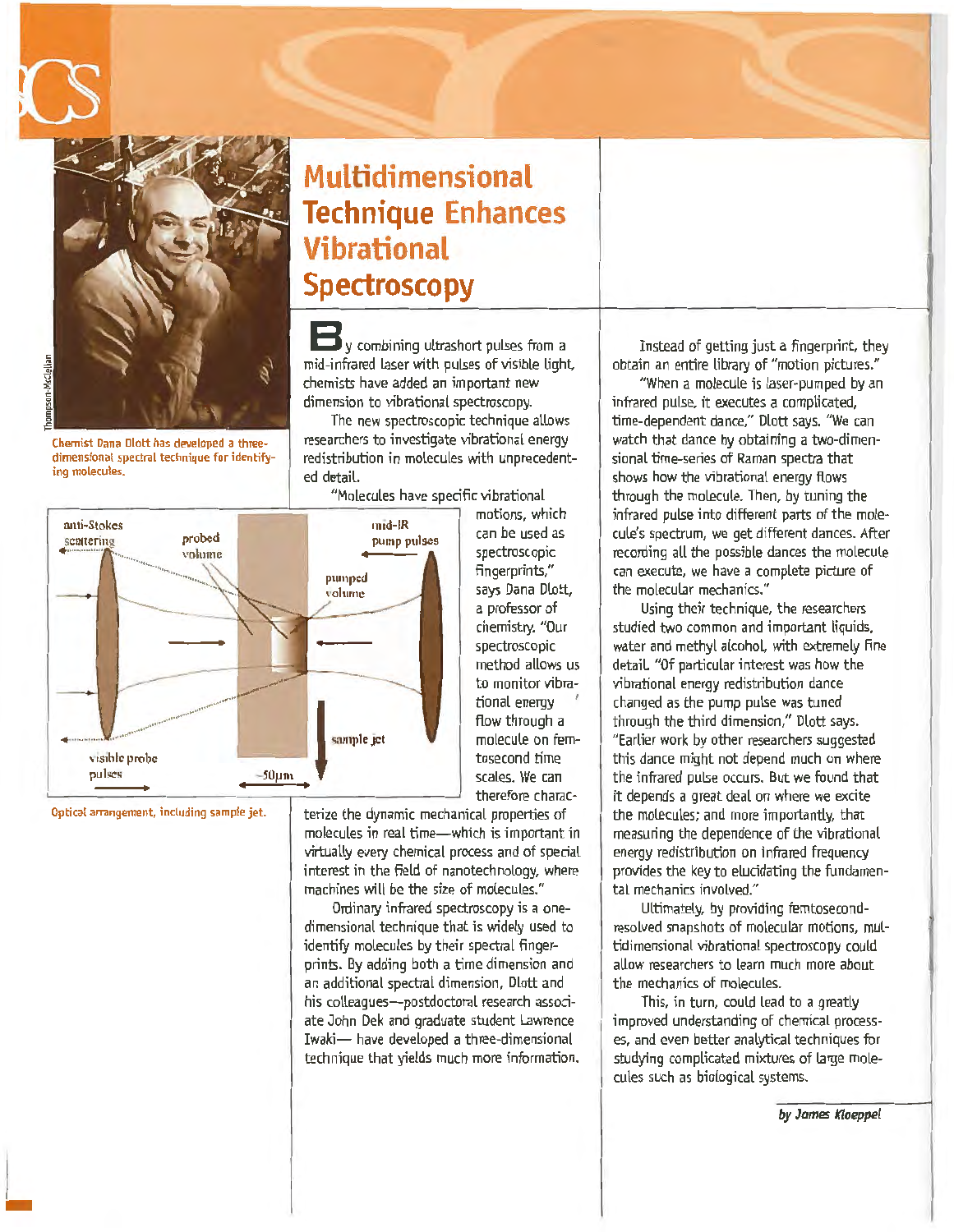

### **An Inviting Study Space: Chemistry Learning Center Evolves Over 30 Years**

The Chemistry learning Center has 75 PCs networked to six servers that run interactive chemistry software for undergraduates.

**C** hances are, any student who took a chemistry course at the University after 1972 remembers the Chemistry Learning Center. Centrally located in Chemistry Annex, the CLC has evolved from having 25 PlATO IV terminals connected to a CDC mainframe to having 75 PCs networked to six servers. The computers provide interactive chemistry software that enables students-from introductory to advanced levels-to learn much more efficiently and effectively.

Students also use the CLC to do their homework, which is then automatically graded and recorded.

Although many people are responsible for maintaining the CLC, Stanley Smith, Murchison-Mallory Professor of Chemistry and Chemical Education, has been the catalyst and primary organizer since the CLC was established in 1972. Smith also wrote much of the soft- <sup>1</sup> ware in use in CLC, including Exploring Chemistry and ChemNet.

"The barriers to learning become lower," says Smith, explaining his motivation for both writing the software and setting up the CLC. "With the software it's easier now to imagine chemical structures, you can balance equations visually, not rely solely on your imagination. Learning chemistry becomes conceptually easier."

The CLC is centrally located and is open daily including most evenings. In addition to the computers, the CLC houses textbooks and other resources students might need for classes. On weekdays and weekends alike, tutors are on hand to answer questions. Student proctors are in charge in the evening and on weekends.

Patricia Phillips-Batoma, who oversees the CLC, makes it a priority to maintain an environment that attracts students. Traffic during the fall semester is generally 2,000 to 3,000 students per week, and about 1,200 to 1,500 students per week during the spring semester. At peak times-such as just before exams in large classes-there can be as many as 700 to 800 students per day in the center.

"We can have a line of six or seven people at times when all the computers are in use," says Rob Shimmin (BS '00, chemical engineering) who runs the daily operations of CLC until August, when he begins his graduate studies at Illinois.



CLC is centrally located and students drop by throughout the day and evening to study or get help from tutors.

### **Technical Staff Recognized for Excellence**

This spring two senior staff in the School of Chemical Sciences received top campus honors.



Bill Knight, who heads the SCS Machine Shop. received one of this year's Chancellor's Distinguished Staff Award, which recog-

nizes excellence, initiative, and creativity. Knight began his career at Illinois as a research machinist in 1985 before assuming leadership of our machine shop and its staff of seven. Among his recent accomplishments, Bill introduced a computerized milling to expand the shop's almost legendary capabilities. "In honoring Bill Knight," wrote Harry Drickamer, emeritus professor of chemical engineering, chemistry, and physics, "you will be honoring the epitome of what makes this place an exceptional one for accomplishing experimental research."



In a ceremony on March 29, Chancellor Aiken recognized Dr. Vera Mainz with a Chancellor's Academic Professional

Excellence Award. In his recognition speech, the Chancellor quoted Scott Denmark, Fuson Professor of Chemistry; "We are better faculty, researchers, and students because Dr. Mainz is our colleague." Soon after coming to the University in 1983 as a postdoc with Walter Klemperer, Vera assumed the directorship of the Molecular Spectroscopy Laboratory, which she completely overhauled through a vigorous instrument acquisition campaign and a strong management policy. Mainz also is the founder of the Midwest Association of Managers in Magnetic Resonance Laboratories, chairs the American Chemical Society's Division of History, and is active on the Professional Advisory and University Professional Personnel committees.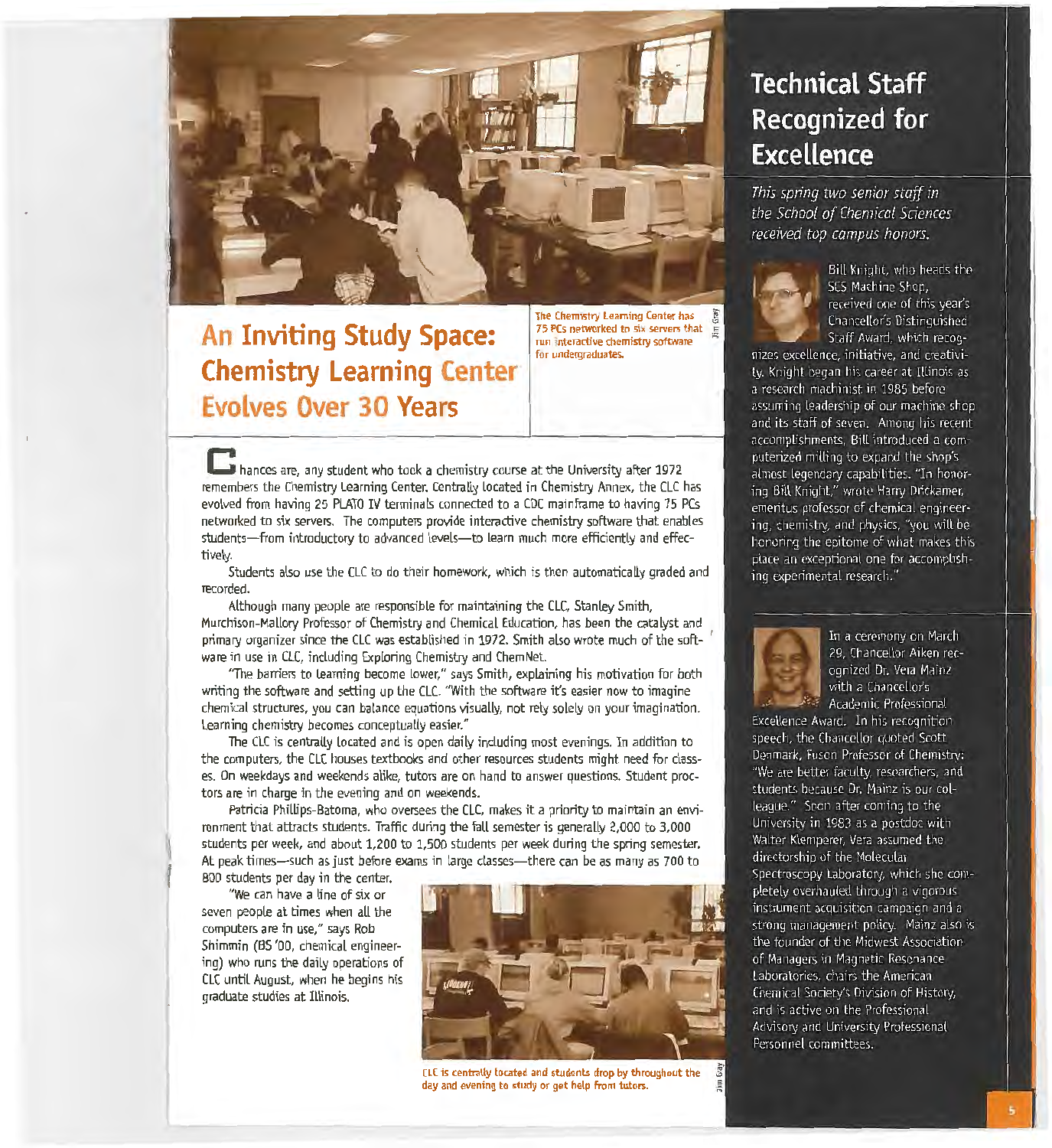

### **Graduate Student Shares Business Plan Competition Prize**

**A** business plan by Julie Thompson, a graduate student in chemistry, and Larry Markoski, a staff member at U of I's Beckman Institute, won the top prize and \$12,000 in the first annual V. Dale Cozad Business Plan Competition. Thompson and partner lany Markoski wrote the business plan for marketing the Profiler, which takes a multi-ingredient substance, for example, the end result of a chemical reaction, and separates all the components using liquid chromatography. The Profiler's ability to run multiple tests simultaneously allows for quicker and more accurate analysis of substances than does conventional chromatography. A U.S. patent will be issued within the year, and Markoski has applied for European patents.

Markoski credits the Cozad competition with connecting him and Thompson to Illinois-based Cole-Parmer, one of the largest distributors of scientific equipment, which is now distributing Profiler. The device was developed and is being marketed through ChroMax, the company Markoski founded. Thompson also works at ChroMax, part time, as the company's operations manager.

After her experience with the Cozad competition, Thompson became interested in pursuing a career that used her science background but didn't require her to be in the laboratory. She subsequently applied to, and was accepted into, to the University's MBA program. She will receive both her M.S. in chemistry and her MBA in 2002.

The Cozad competition was established this year in memory of V. Dale Cozad, who founded Cozad Asset Management, Champaign. The competition was sponsored by entrepreneur Peter Fox, and his wife, Kim.

### **Congratulations to the Class of 2001**

The School of Chemical Sciences is proud to congratulate another outstanding class. The Department of Chemistry awarded 69 bachelor's degrees, 22 master's degrees and 50 doctorates this year. The Department of Chemical Engineering awarded 83 bachelor's, 17 master's and 9 doctorate degrees. Three of the Chemical Engineering students-Jeffrey Paul Buchik, Terry Yew Meng Lim, and Nitida Wongthipkongka-were awarded the Bronze Tablet, the University's highest honor, which is given to only the top three percent of the graduating class. Named as Chancellor Scholars were, from Chemistry, Laura Brooke Ballard and Leslie Murli Manohar, and from Chemical Engineering, Eric Joseph Walkowiak.

Congratulations to all graduates. We are proud of your accomplishments.

#### **Profile of a Graduate**

Brad Jelterichs graduated in May with something more valuable to him than top honors. A research project he worked on while at Illinois showed him where his heart lies. laboratory experience be gained while an undergraduate persuaded him to continue on to graduate school at the University of Texas at Austin even though he had numerous lucrative job offers. "Companies were drooling all over me because of my lab experience," he says.

Jellerichs, who describes himself as only an average student in the classroom, really blossomed in the laboratory. "I never saw myself as an experimentalist until my junior year, but I love it. It gets my heart pumping," says Jellerichs, "I discovered that I liked using the equipment, solving problems, figuring out the questions."

Jellenchs, who grew up in a farming community in northern Illinois, attended the University on a full tuition scholarship for Illinois Children of Veterans. Since his sophomore year, Jellerichs also worked part-time at the Illinois State Geological Society in the Department of Environmental Geology. The summer after his junior year, Jellerichs was able to work in the lab full-time thanks to a Snyder fellowship.



Alumni and friends of the Departments of **Biochemistry, Chemical** Engineering, and Chemistry

Mark your calendars for September 13-15, 2002. The School of Chemical Sciences will be hosting a weekend gala to celebrate the Centennial of Noyes Laboratory. Take advantage of this special weekend to meet old friends and reminisce about the campus. You may be surprised by the changes at your Alma Mater.

www.scs.uiuc.edu/centennial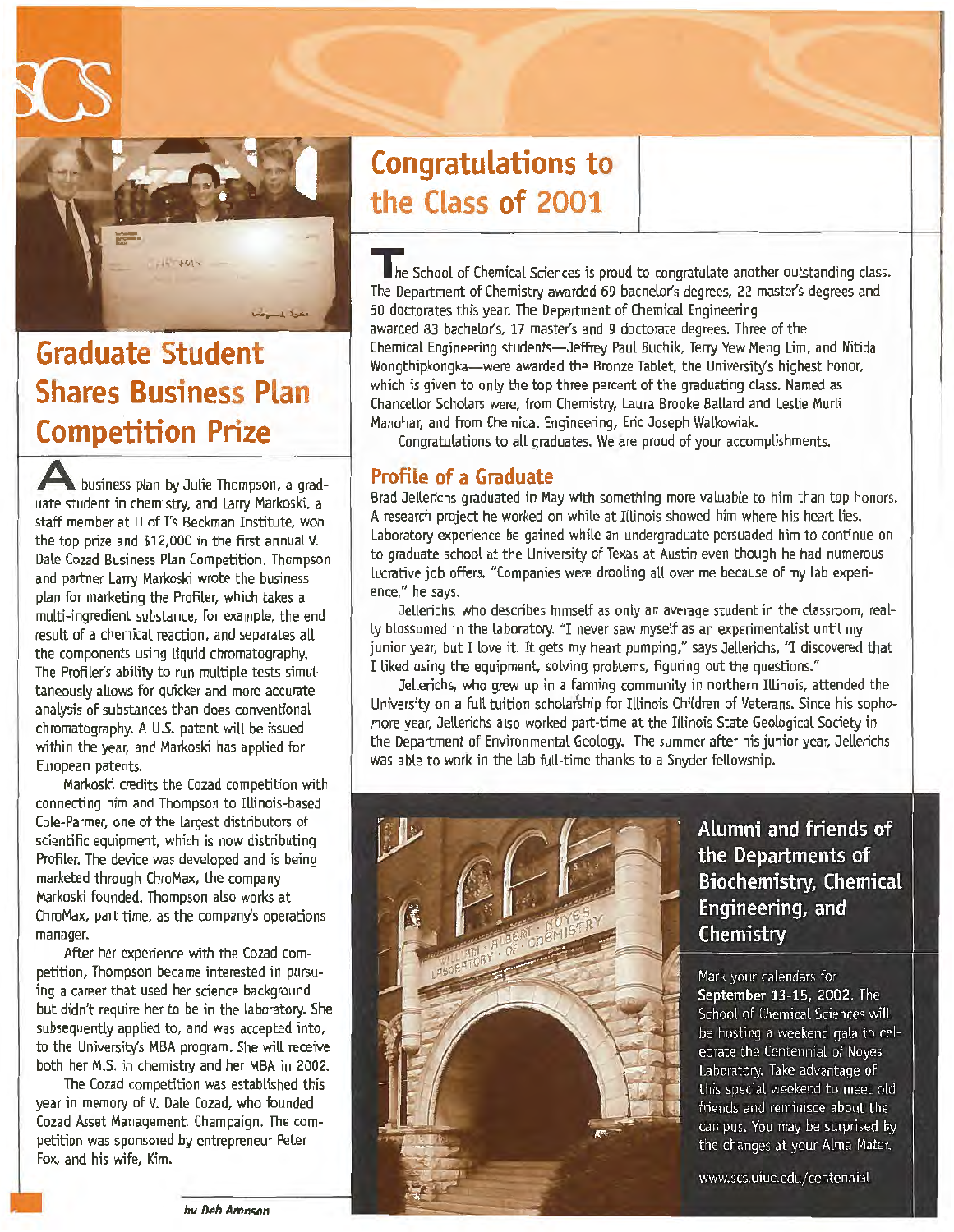# **CLASS NOTES**

#### **1998**

**Kokkoli, Efrosini,** PhD '98, chemical engineering (Zukoski}, will be joining UMass as an assistant professor in chemical engineering next fatl after getting married this summer.

#### **1996**

**Forbes, David,** PhD '96, chemistry (Denmark), was appointed assistant professor of chemistry, University of Alabama-Huntsville.

#### **1993**

Kesler, Brenda, PhD '93, chemistry (Denmark), was promoted to associate professor at San Jose State University.

#### **1992**

**Almstead, Neal, PhD '92, chemistry** (Denmark), was appointed director of chemistry, PTC Therapeutics.

Lockledge, Scott P., PhD '92, chemistry (Klemperer}, has recently accepted a oneyear congressional fellowship from the ACS. He will be involved in government affairs concerning various aspects of local, state, and federal governments on scientifictechnology issues relating to the chemical sciences.

#### **1990**

**Hampton, Michelle,** MS '90, chemistry (Schuster), is technical registration manager of residue chemistry for Syngenta Crop Protection Canada, Inc. in Ontario.

#### **1989**

**Brennecke, Joan,** MS '87, PhD '89, chemical engineering (Eckert), won the Ipatieff Prize given by the ACS. She is currently on the faculty at Notre Dame University.

**Henke, Brad,** PhD '89, chemistry (Denmark), is director of metabolic diseases drug discovery chemistry, GlaxoSmithKline.

#### **1986**

**Hanna, Elizabeth,** BS '86, chemical engineering, has been appointed senior director of operational excellence for Bristol-Myers Squibb. (See Alumni Profile).

Pytosh, Mark A., BS '86, chemistry, is managing director of Lehman Brothers and is co-head of Lehman's global industrial banking group.

#### **1985**

**Harmata, Mike,** PhD '85, chemistry (Denmark}, has been named Norman Rabjohn Professor at Univerisity of Missouri, Columbia.

**Ruffing, Charles J.,** PhD '85, chemistry (Rauchfuss), became director of strategic planning and quality for the Health, Safety, and Environment Division of Kodak.

#### **1984**

**Jones, Todd,** PhD '84, chemistry (Denmark), is currently director of chemistry, RW Johnson Pharmaceutical Research Institute.

**Mohan, Raju**, PhD '84, chemistry (Katzenellenbogen), recently moved to San Diego to become director of chemistry at X-Ceptor Parmaceuticals, a new Biotechnology company specializing in the discovery of thereapeutic agents based on orphan nuclear hormone receptors.

#### **1978**

**O'Brien, Thomas A.,** PhD '78, biophysical chemistry (Gennis), is program director of Immunohematology for Ortho-Ginical Diagnostics Division of Johnson & Johnson Co., Raritan, NJ.

#### **1977**

**Martin, Steven J.,** PhD '77, chemistry (Malmstadt), was awarded the ACS Midland Section award for Outstanding Achievement and Promotion of the Chemical Sciences. He is currently senior scientist in advanced electronic materials group of new businesses R&D at Dow. He is also one of only six Dow research fellows.

**1970** 

**Ho, W.S. Winston,** PhD '70, chemical engineering (Quinn), is professor at the University of Kentucky in the Department of Chemical and Materials Engineering, Lexington, KY.

#### **1967**

**Miller, Steve,** BS '67, chemical engineering, as president and CEO of Shell Oil Co. sponsored the 2001 Shell Houston Open, an internationally recognized golf tournament that raised \$4.4 M dollars for charity.

#### **1966**

**White, J. Michael (Mike),** PhD '66, chemistry (Yankwich), won the Arthur Adamson Award for Distinguished Service in the Advancement of Surface Science from the ACS.

#### **1960**

**Hadjiioannou, Themistocles P.,** MS '58, PhD '60, chemistry (Malmstadt), professor of chemistry, Athens University, Greece, was recently elected a member of the Greek National Academy of Sciences. Hadjiioannou joined the analytical chemistry faculty of the University of Athens in 1966. He taught in both analytical chemistry and instrument analysis. His fields of interest included: electroanalytical chemistry, flow injection analysis, reaction rate methods, and spectrophotometry. He authored 11 books in both Greek and English and over 150 scholarly publications in scientific journals of analytical chemistry. Hadjiioannou attained emeritus status in 1994.

#### **1951**

**Robb, Walter,** PhD '51, chemical engineering (Drickamer), received U of I's Alumni Award at the May 2001 graduation ceremonies.

# -- - -----· **In Memorium**

Norman Rabjohn, PhD '42, chemistry (Fuson), Sept. 2, 2000, Columbia, MO, at the age of 84. He was an instructor in organic chemistry and was an early investigator in studies of synthetic rubber. He retired from Missouri University Department of Chemistry in 1983. The Norman Rabjohn Distinguished Professorship was established in his honor in 1994.

Newton Davis Werner, BS '59, MS'62. chemistry (Applequist), Oct. 3, 2000, in California.

Thomas Patrick Quinn, BS '35, chemical engineering, Oct. 29, 2000, Ft. Lauderdale, FL, at the age of 88.

Daniel L. Leussing, MS '47, chemistry, professor emeritus of chemistry, Ohio State University, Dec. 6, 2000, Worthington, OH.

Wandalou M. Ziegler, long time (35 years) chief clerk at Noyes Lab, February 4, 2001, Urbana, IL, at the age of 77.

Charles C. Price, III, emeritus professor of chemistry, University of Pennsylvania, (U of I faculty, 1942-46), February 11, 2001, Haverford, PA, at the age of 87.